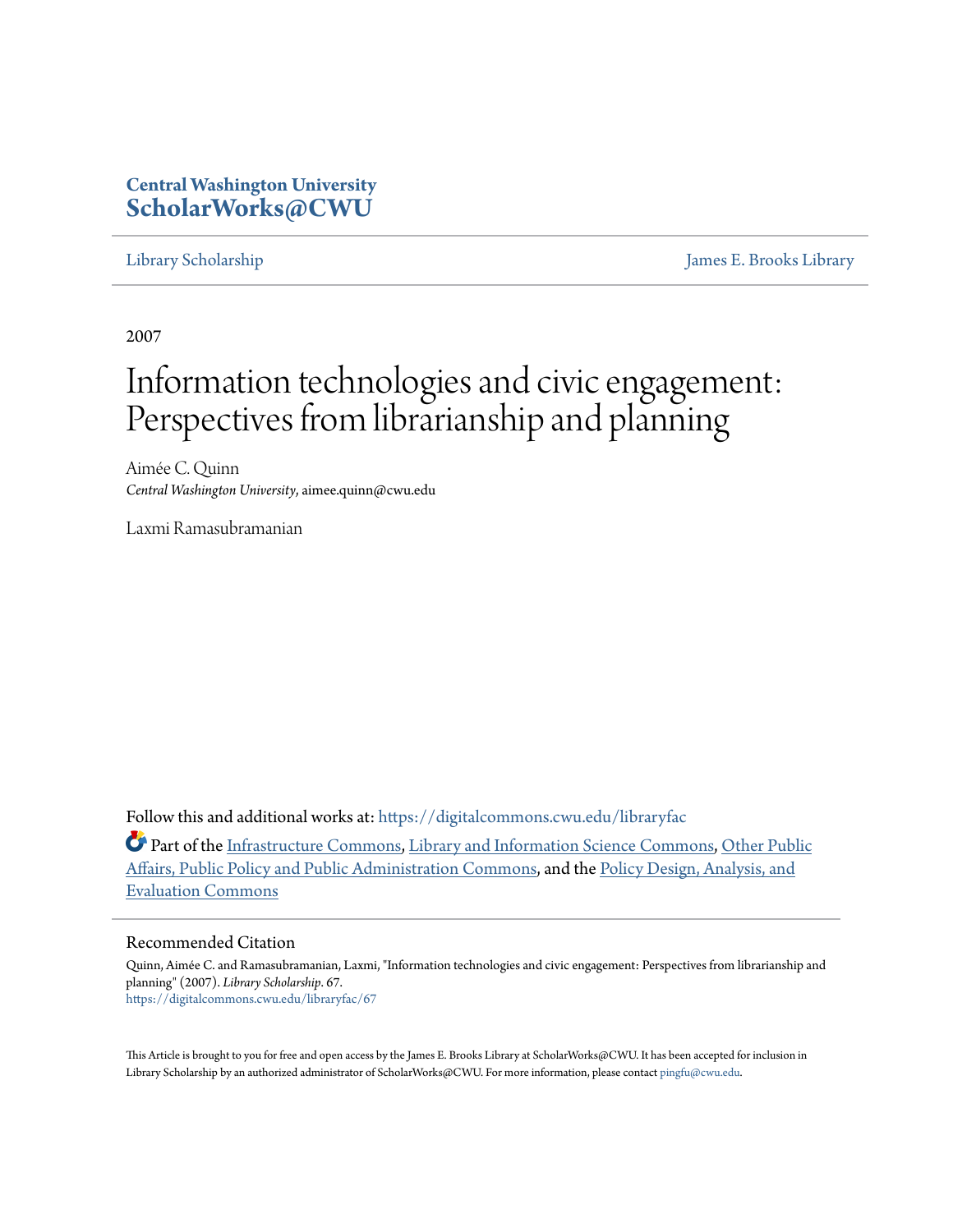

Available online at www.sciencedirect.com



**Government Information Quarterly** 

Government Information Quarterly 24 (2007) 595–610

# Information technologies and civic engagement: Perspectives from librarianship and planning

Aimée C. Quinn<sup>a,\*</sup>, Laxmi Ramasubramanian b

<sup>a</sup> Documents, Maps, and Microforms Department, Richard J. Daley Library, University of Illinois at Chicago, 801 S. Morgan, m/c 234, Chicago, IL 60607-7041, USA<br><sup>b</sup> Department of Urban Affairs and Planning, Hunter College, City University of New York,

1616A Hunter West, 695 Park Avenue, New York, NY 10021, USA

Available online 5 January 2007

#### Abstract

Urban planning and librarianship are parallel fields in many ways. Both have theoretical and practical underpinnings driving each discipline; are interdisciplinary in focus; and both professions gather and disseminate information to stakeholders. Essential to the success of each discipline is an engaged user population. The authors use a case study from the Village of Oak Park to examine and reflect upon the effect of the Internet and other technologies in the public's ability to participate in an open planning process. The Village of Oak Park is known for its architectural heritage and outspoken community. Within its 4.5 square miles live a diverse population of approximately 52,000 people from different cultures, races, ethnicities, professions, lifestyles, religions, ages, and incomes where a majority of the population have some advanced education and over 80% of the households report home Internet use. How does a community like the Village of Oak Park engage in the planning process? What role does information play in this process? Can modern Information Technologies facilitate civic engagement? These questions are examined during a year-long case study conducted by the University of Illinois at Chicago (UIC) in cooperation with the Village of Oak Park (VOP). Specifically, the investigators examined how information is gathered and used in the planning process and how the introduction of Information Technology (IT) tools influenced public participation and introduced many citizens to e-government through the planning process. The use of these tools is compared to the traditional planning process. Data from the project is presented to demonstrate a

⁎ Corresponding author. E-mail addresses: [aquinn@uic.edu](mailto:aquinn@uic.edu) (A.C. Quinn), [laxmi@hunter.cuny.edu](mailto:laxmi@hunter.cuny.edu) (L. Ramasubramanian).

0740-624X/\$ - see front matter © 2006 Elsevier Inc. All rights reserved. doi[:10.1016/j.giq.2006.08.005](http://dx.doi.org/10.1016/j.giq.2006.08.005)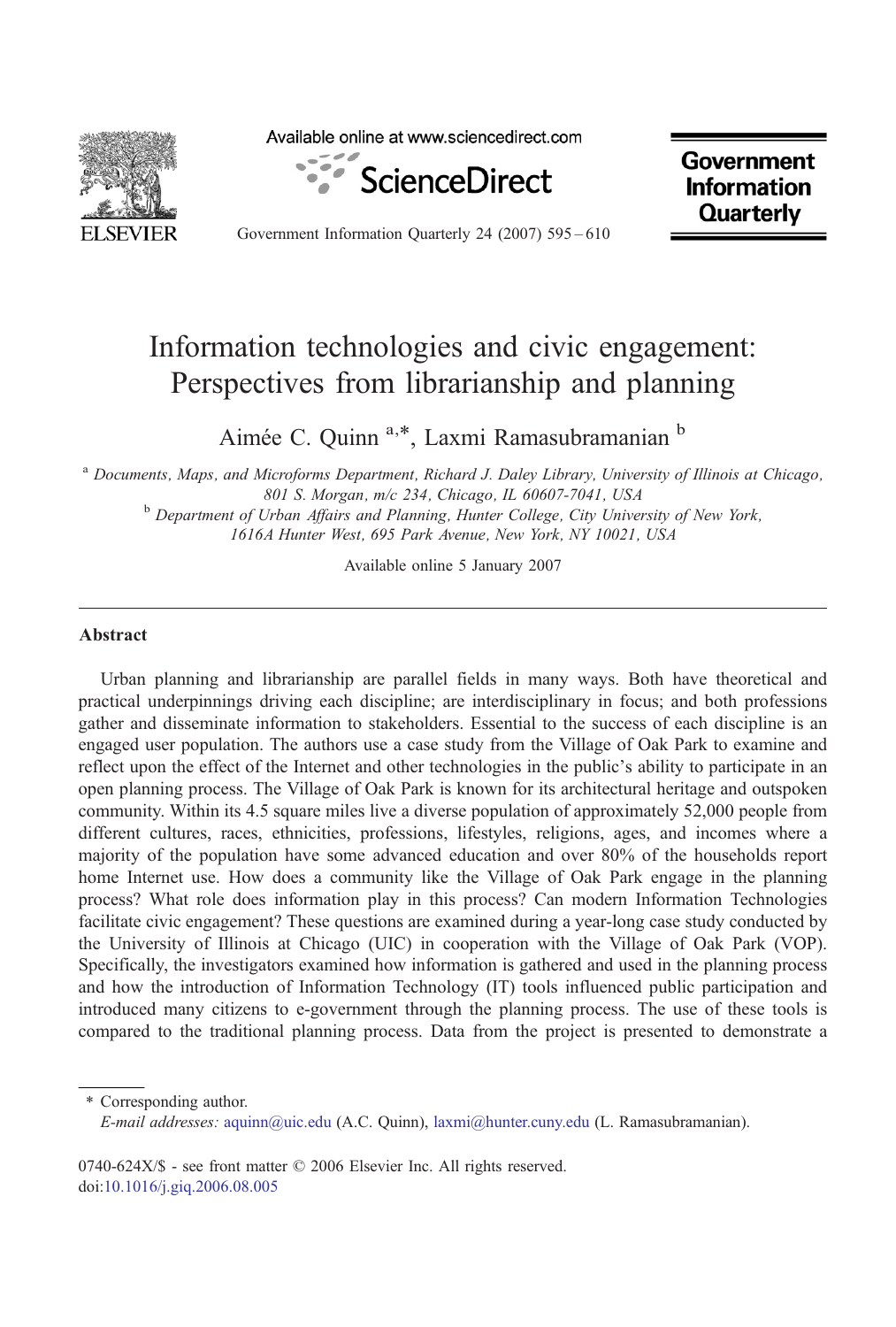different kind of role librarians play in the research process. Last, the authors discuss the role of privacy in the gathering and sharing of information with the reliability of that information and the impact of privacy on the public planning process.

© 2006 Elsevier Inc. All rights reserved.

#### 1. Introduction

To understand political power right, and derive it from its original, we must consider what state all men are naturally in, and that is a state of perfect freedom to order their actions and dispose of their possessions, and persons as they think fit, within the bounds of the law of nature, without asking leave or depending upon the will of any other man—[John](#page-15-0) [Locke \(1980\)](#page-15-0).

Librarianship and planning are professions imbued in the use and understanding of the political world. Both librarians and planners find, collect, and disseminate information, yet planners do not archive or provide permanent access to information, a fundamental precept of librarianship. Also, both professions have been impacted by the development of e-government as an information tool. E-government is defined by the [E-Government Act of 2002](#page-15-0) as:

'electronic Government' means the use by the Government of Web-based Internet applications and other information technologies, combined with processes that implement these technologies, to—'(A) enhance the access to and delivery of Government information and services to the public, other agencies, and other Government entities; or (B) bring about improvements in Government operations that may include effectiveness, efficiency, service quality, or transformation.'

While the planning literature avoids rigorous reflection or comprehensive analyses of what information or processes are affected by IT, a literature search revealed that new software products were developed to streamline the planning process much the same way as libraries were using IT to streamline their processes. Some of these advances include better use of wireless technology in the field [\(Mayer, 2006](#page-15-0)), development of Geographic Information Systems (GIS), and Public Participation Programs (PPP) to allow greater ease in civic engagement ([Shiode, 2000\)](#page-16-0). These new technologies drive both librarianship and planning to find new ways to make information accessible to their clients. As such, both professions use information as the means to link to e-government through their advocacy mission in which each profession serves two masters: government officials and the community at large. A fundamental precept to both professions is the need to use and disseminate information to the citizens to enhance community participation in decision making. Librarians understand and facilitate the information life cycle: how information is created, distributed, used, and archived. Planners have a different role in understanding this life cycle by creating and using information in order to clarify and define data for further distribution amongst stakeholders which fosters a better understanding of a project goals.

Planners are political entities. In the context of land use planning, they look at space, place, and human behavior gather and study data in order to recommend actions for the present and future administrations to help alleviate congestion and chaos. At the end of a project, good planning creates a collective community memory of possibilities, opportunities, and constraints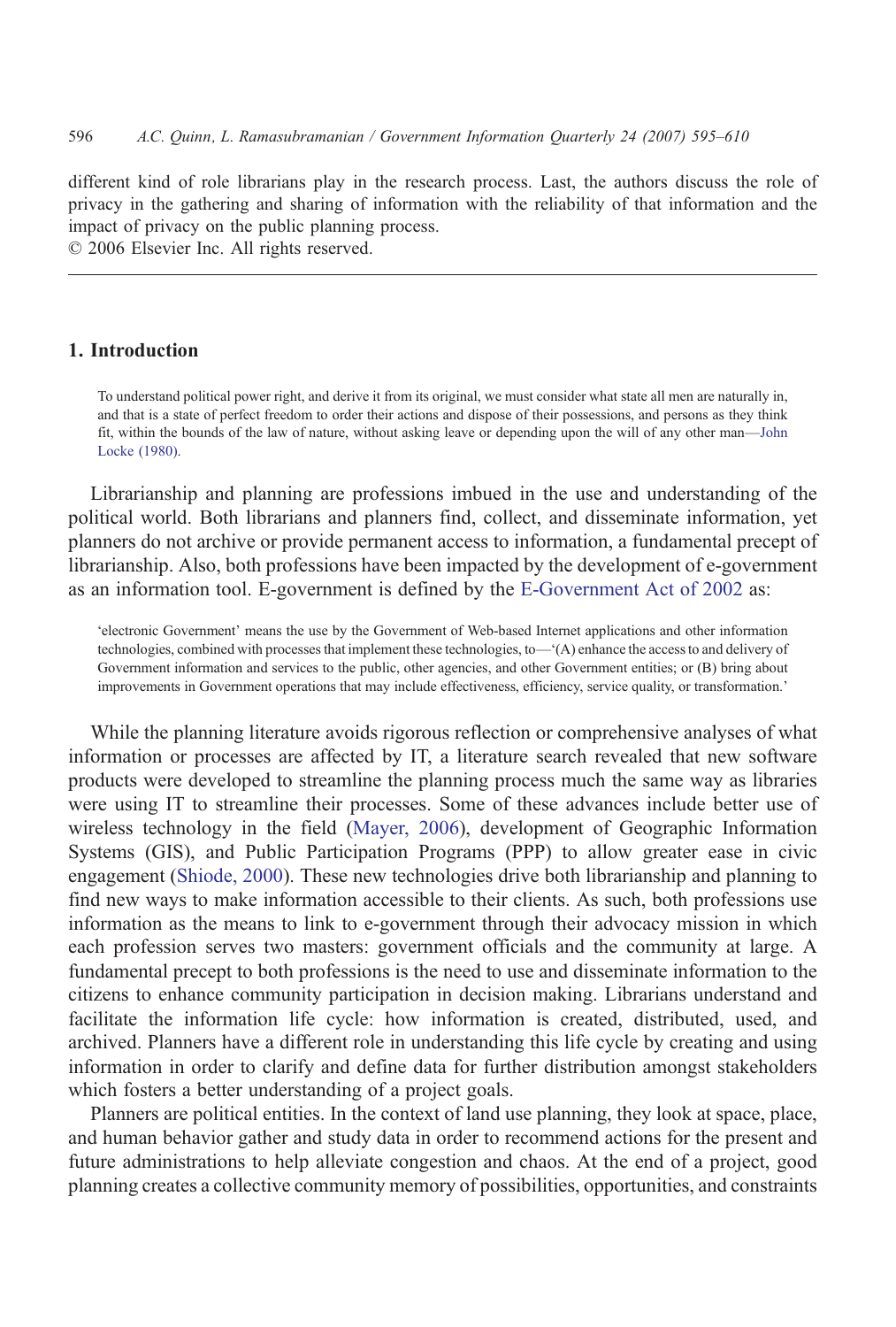to inform future generations, yet it is the role of the librarian to insure public access to information in perpetuity beyond memory whereas the role of the planner changes back to information provider. Once planners complete their project, their need for information changes as they move on to the next venture.

The history and theory behind planning is very similar to librarianship. [Myers and Banerjee](#page-16-0) [\(2005\)](#page-16-0) argue that both professions have split supporters: theorists and practitioners (2005). Planners tend to be people who love to organize data but differ from librarians in that they use their organizational skills to shape space while librarians fill space. Planning is a service industry dependent upon the generation, transmission, and consumption of information. Librarianship is also a service industry dependent upon the generation, transmission, consumption, transformation of information into a new product, and preservation of both the original data and the newly created information.

An unique opportunity arose for a research librarian to study how the information life cycle evolves from project inception to project completion. Specifically, studied were how the planning faculty and graduate students locate, use, and disseminate information and how the recipients of that information were influenced by Information Technologies (IT). Additionally, a knowledge management system was developed for the client to better manage their information. Like many local governments, information about the history and development of the community is found at the local library, neighborhood associations, business groups, historical societies, the village hall, village officials offices, and in some residents homes. The use of IT in the information life cycle proved that e-government made it easier in many ways to track decisions and assess community involvement. It also showed that while the 21st century is here, most small towns are not prepared to implement e-government fully.

#### 2. Role of the librarian

Traditionally, a librarian is on the receiving end of a project. In a planning project, the final, published report is frequently deposited with the local library. As mentioned earlier, for this project a research librarian was invited as part of the faculty team to study how the planning process is shaped by information and in turn, the process shapes civic engagement. The common denominator is information: both the acquisition and dissemination. In order for any stakeholder (citizen, village staff or official, UIC team member, or business owner) to be truly engaged in the process, the flow of information must be unfettered. Introducing basic rules of organization, cataloging, and classification at the beginning of the project maintained transparency between all three parties participating. Having a librarian on the project insured the unambiguous flow of information as well as kept both the village team and the UIC team focused on the larger picture: the citizens. Also, the librarian incorporated methods to provide permanent public access to this information [\(Hoch et al., 2003\)](#page-15-0).

The librarian as researcher is not a new idea but this role is usually relegated to an in-depth reference interview for the principal investigator or their assistant rather than as an equal participant in the field. [Smith \(1996\)](#page-16-0) hints at the absence of the librarian as researcher but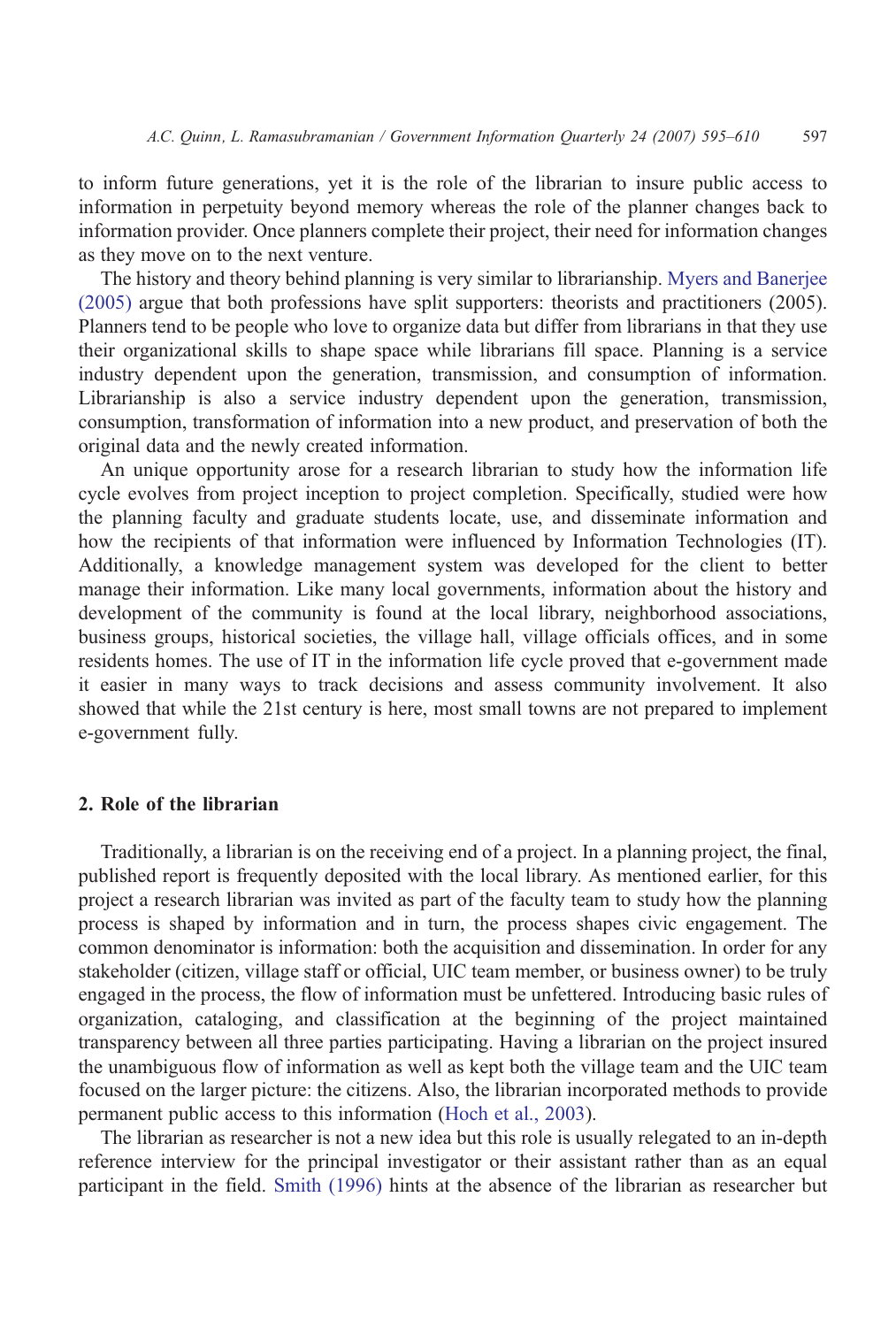instead focuses on the information professional as expert in citation analysis and literature searching. Specifically, Smith argues:

The implications of this technique on librarians working with interdisciplinary research teams are obvious. Continuous sweeps of the literature to identify newly published studies must be performed. Being alert to new databases, vocabulary changes in existing databases, new journals in the field, and the publication of dissertations or monographs on the area of study are just some of the other sources of studies that must be continuously investigated.

Whereas Dr. Stanley [Chodorow \(1996\)](#page-15-0) sees the librarian as scholar in the future. His vision hearkens toward the role of the librarian in this project.

Today, in the 2090s, no individual scholar or research group can work without a librarian as a collaborator. Library science is now a track of the advanced degree in every discipline. It is a track taken by people very much like those who once migrated from academic fields into librarianship, but the name librarian now designates not so much a separate profession as a type of scholar. While every scholar and scientist learns how to use information in the creation of new ideas and new information and while each masters a very substantial body of information, the librarian-scholar or scientist is the disciplinary information specialist. [The librarian] is the eyes and ears of the research community, constantly surveying and mapping the information universe for colleagues. Librarians are the ones who know how to find and use the most up-to-date version of scholarly resources, how long these resources are likely to maintain their current shape and content, and how the process of change works … the corps of librarians … live in departments and research laboratories and have absorbed many of the duties that used to be performed by computer consultants as well as reference librarians. Their names are to be found among the authors of most publications.

As mentioned above, the librarian served as the project manager and co-director. This position allowed the librarian to shape how information is approached as well as educate team members in the principles of bibliographic control. Furthermore, the graduate research assistants were provided in-depth instruction in evaluating Web resources, literature searching, technical writing, and re-introducing the basic principles of grammar! Through their work with the librarian, the research assistants worked directly with the citizens to create an innovative, transparent process for public participation.

In preparation for the project, the librarian outlined what information needed to be gathered: maps, budgets, marketing reports, crime statistics, economic profiles of the two neighborhoods, previous planning documents for both business districts plus the village, etc. Much of the information used was primarily government publications but the local federal depository library in Oak Park did not have all the reports required. Fortunately, UIC Library is a large federal depository with a significant collection of urban documents so the background information was easily accessible. Some of the current statistics needed were on village staff computers or in their office files. Additionally, staff at the Oak Park-River Forest Historical Society and the local newspapers were able to fill in gaps in historical documents. Having to go to personal files, multiple collections, neighborhood organizational records, in addition to the libraries, demonstrated the need for a central knowledge management system.

#### 3. Information analysis and E-government

In thinking about the role of information dissemination, government services, information technology, and e-government led the team to conclude that the focus of the project should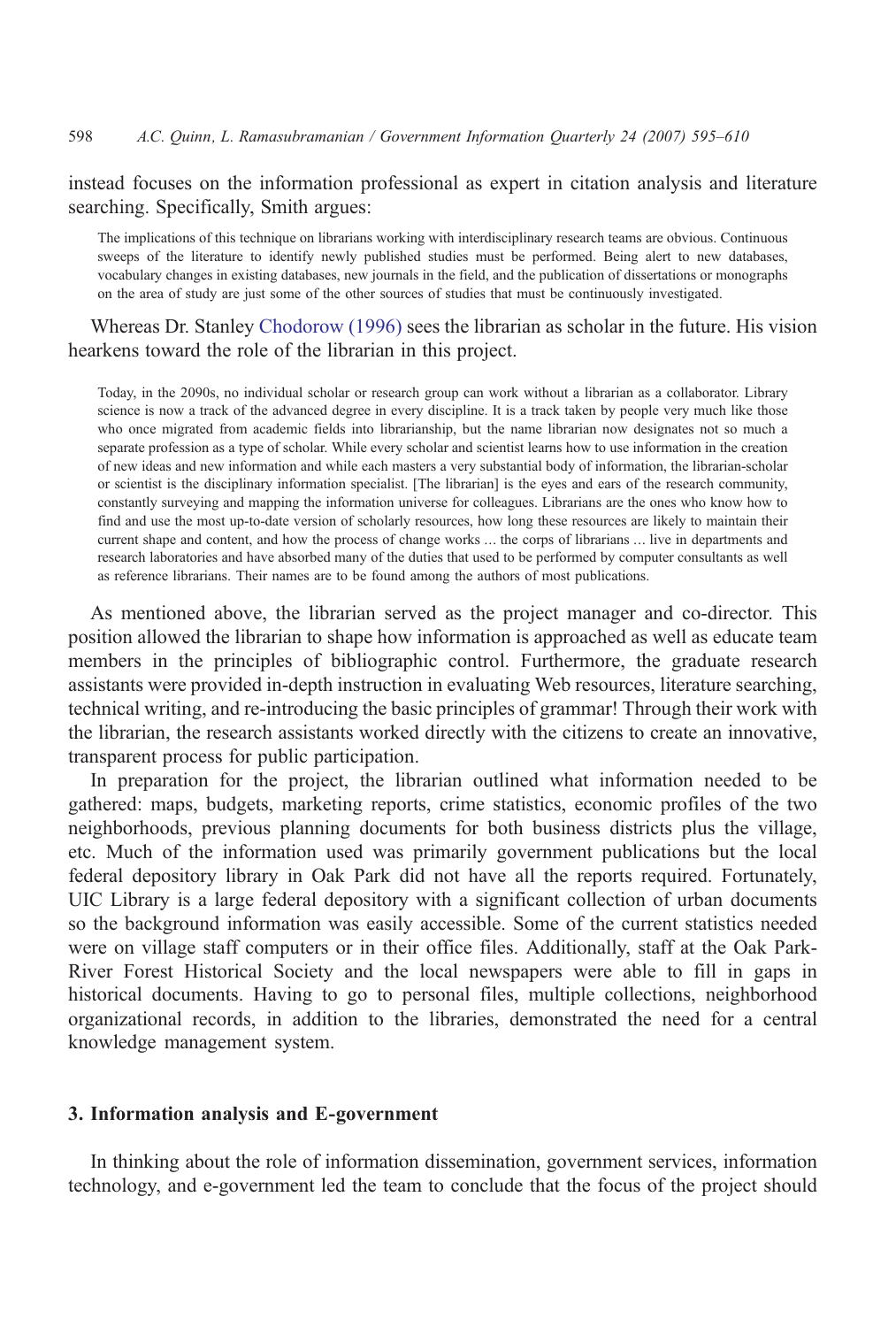be centered around the citizen. Who is a citizen? Should people who are not citizens have equal access to government information as the citizenry? Should immigrant status play any role in determining who can get what information and when? Does cost bear any significant role in determining what depth of information is available to whom. By what rules and regulations do local government determines who can participate in government? Those living in the community? What about those citizens who work in the community? Does owning property or businesses in the community automatically make one a stakeholder in community decisions? What role, if any, should people who spend money in the community have compared with the taxpayers? What is the perception versus conception of egovernment? What role does the media play in the portrayal and influence of the decision makers?

To answer any of the above questions, the authors determined the best course of action was to identify the data and information needed for the classes to begin their work. As mentioned above, the information was scattered across the village. One important note is that the Village Code does not define "public record" or what constitutes "official information." Instead, the Illinois Compiled Statutes, Municipal Adoption of Codes and Records Act (50 ILCS 220/1) offers the following definition in section 1 (c) and 1 (d):

(c) 'Public record' means any municipal, state, or federal statute, rule, or regulation adopted prior to the exercise by any municipality of the authority to incorporate by reference herein granted; provided, however, that this definition shall not include the municipal ordinances, rules or regulations of any municipality except those of the municipality which is exercising the right to incorporate by reference, nor shall this definition include the state laws, rules, or regulations of any state other than the State of Illinois; (d) 'Published' means printed, lithographed, multigraphed, mimeographed, or otherwise reproduced.

(Source: Laws, 1961, p. 1369)

By using the State of Illinois' definition, the village abdicates any responsibility for its own dissemination practices thus calling into question the need for public record. In fact, one of the most frustrating parts of the project was simply trying to get the correct information to the correct people in order to make public participation truly democratic.

Another challenge to the participation is the ability to get public feedback on draft language. Currently, the village does not have the capacity to obtain widespread input on draft information products. The village Web site is for approved, official documents so it is not realistic to include draft forms of future policies. A partnership Web space would allow the public to participate in a variety of tasks and provide the village with important feedback, but at present, the village has no plans about developing such a site.

Last, the codification of a more useful definition to encompass all non-classified information including digital or electronic data produced by taxpayer expense would ease tensions regarding the management of information. This codification would necessarily require enforcement mechanisms to better manage and control information in-put and out-put including electronic mail. These few steps would begin the discussion to answer the questions raised above. The village's own mechanisms for informing their public (Web site, newsletter, TV-station) do not penetrate the community as well as they should, but a dialogue has begun to address these issues.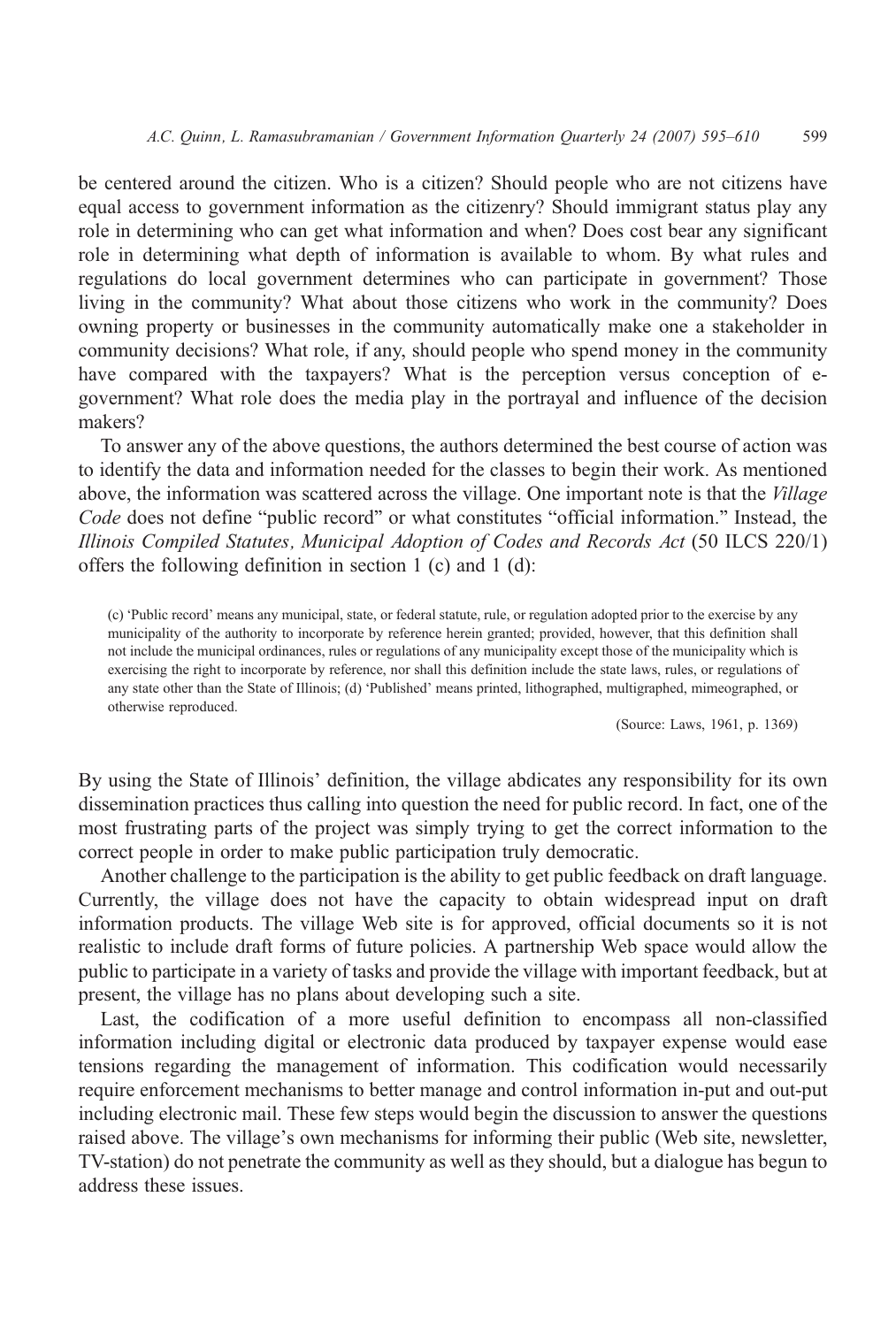#### 4. The UIC Oak Park Project in a nutshell

During the spring semester 2002, faculty from the College of Urban Planning and Public Affairs (CUPPA) UIC began a dialogue with the Village of Oak Park (VOP) regarding strategies to effectively incorporate a practical experience for graduate students at UIC and offer the village the experience and skills of the faculty. As a result of this dialogue, UIC contracted with the village to design an inclusive planning process for Oak Park citizens, employees, employers, and officials to study and improve existing business districts. Two main goals emerged: (1) to develop a set of analytical and visual tools to facilitate the process and (2) to develop a vision for the character of two business districts as a model for future development. UIC developed a written proposal that led to a contract between the village and the University signed by the end of the Summer 2002. A team of faculty within CUPPA and the University Library was assembled along with a core group of research assistants comprised of first year graduate students within the urban planning program. These six faculty and seven graduate students became the UIC team while the village assembled key staff for their team.

Additionally, two studio courses were taught in the Fall 2002; one course covered the design features of the two districts while the other course focused on developing IT tools to better engage the community. A series of public meetings were held to engage the public while keeping all parties informed. In conjunction, a public Web site was created to mount the ideas and designs from the classes as well as provide a space for the public to e-mail questions and comments.

During the year-long case study, the librarian was invited to examine how information was being gathered and used as well as to develop a better method of knowledge management for the village. The co-directors oversaw the day-to-day activities including coordinating the activities of all 45 participating students in addition to the long-term strategy to produce a product. While the initial reaction about the project was mixed, this co-directorship built in redundancy that proved necessary the complex operation.

One of the earliest decisions reached in the project was for every citizen to be treated equal to every other citizen—in other words, nobody's opinion counted more than any other regardless of where it came from. Race, income, gender, age, etc., did not factor in any of the decisions for the project.

Another key decision was to allow everyone the opportunity to comment as often as desired. Again, each comment was treated on par with every other comment. Personal information was not collected or used to sway decision makers. The only information kept was what was selfdisclosed; identification was requested if they were commenting as a resident, a business/ property owner, or other. To insure privacy, only the project manager had access to the personal information (e-mail addresses, phone numbers) from those citizen comments who provided personal information. The QRC [\(Lagace & McClennan, 1998\)](#page-15-0) software was one successful IT tool used in the project. It insured privacy while allowing comments and questions to be addressed and recorded.

One challenge was the desire by the client to have IT drive the project while the citizens wanted IT to enhance traditional public participation. Although the citizenry of VOP is highly educated and Internet savvy, they clearly preferred the tried and true method of traditional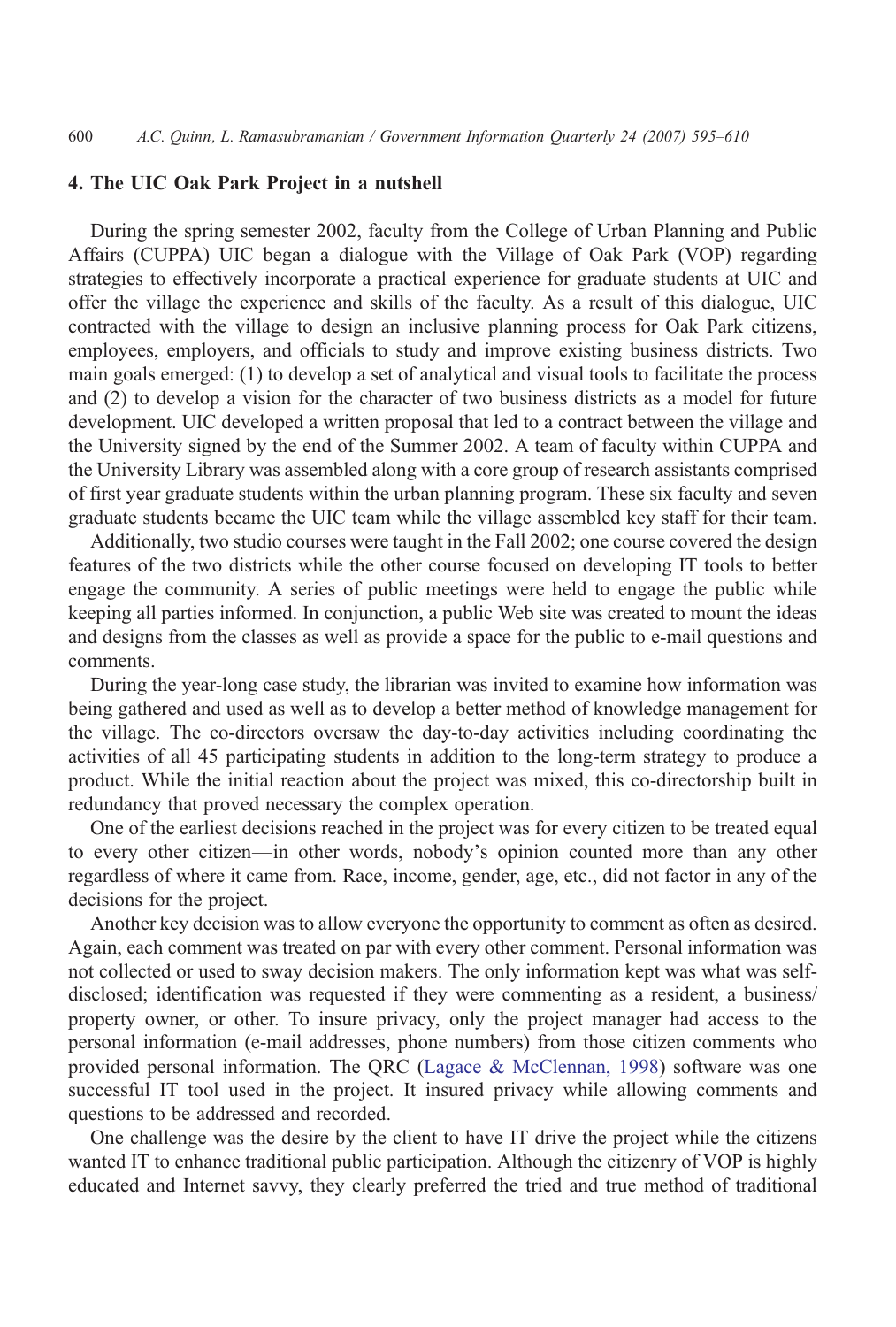participation in lieu of using IT. Even the village staff were not interested in allowing the IT tools to replace traditional work methods. The resistance to using IT to simplify the process was impressive and unexpected but that is part of the tradition of public participation in the Village of Oak Park (Joanne Trapani, President, Board of Trustees, Village of Oak Park, personal communication September 6, 2003).

A work plan was developed dividing the project into three phases (see Appendix for project time line). Each phase was roughly outlined along the academic calendar thus Phase I ran through the fall semester, Phase II ran through the spring semester, and the final phase ran until the beginning of the next fall semester. Within the work plan, specific objectives were outlined and tasks were assigned to each research assistant. A regular meeting time was established for both the UIC team as well as for the VOP team to insure open communication between all parties. Establishing a mechanism for all parties to be heard was one of the most delicate features of the project, but at the same time, one of the most rewarding. Because so many people were involved from both UIC and the village, normal communication patterns were enhanced by IT. The public was kept informed of the project both by traditional open meetings and media alerts as well as through a public Web site that allowed for public comments. The project received a total of 52 e-mail comments about the Project either through the Web site or through direct e-mail. The majority of the comments were positive and thoughtful.

Through the course of the project, five evening community meetings were held where 162 citizens participated. Also, the studio courses involved citizens on a more personal level leading to the creation of a stakeholder group of 30 citizens including residents, business owners, property owners, and commissioners. Throughout the final phase of the project, the stakeholders represented the community at large in refining the designs and visions of the UIC team.

Although the main purpose of the project was to involve the community in a new way using IT to enhance participation, another goal was developing a planning process for the village to use in the future. Through trial and error, the UIC team created an open process involving citizens at all levels of planning from the creation of a vision to the execution of the design elements. This process took an extraordinary amount of time from all parties involved.

From this experience we learned a great deal about civic engagement and community memory. The sections below describe the project and outcomes in more detail.

#### 5. Public participation and planning

What is planning? [Alexander \(1992\)](#page-15-0) proposes an integrated definition of planning that incorporates its complexities.

Planning is the deliberate social or organizational activity of developing an optimal strategy of future action to achieve a desired set of goals, for solving novel problems in complex contexts, and attended by the power and intention to commit resources and to act as necessary to implement the chosen strategy.

[Friedmann \(1987\)](#page-15-0) further theorizes public participation as a fundamental precept for planning. By providing opportunities for the public to share their needs and hopes for their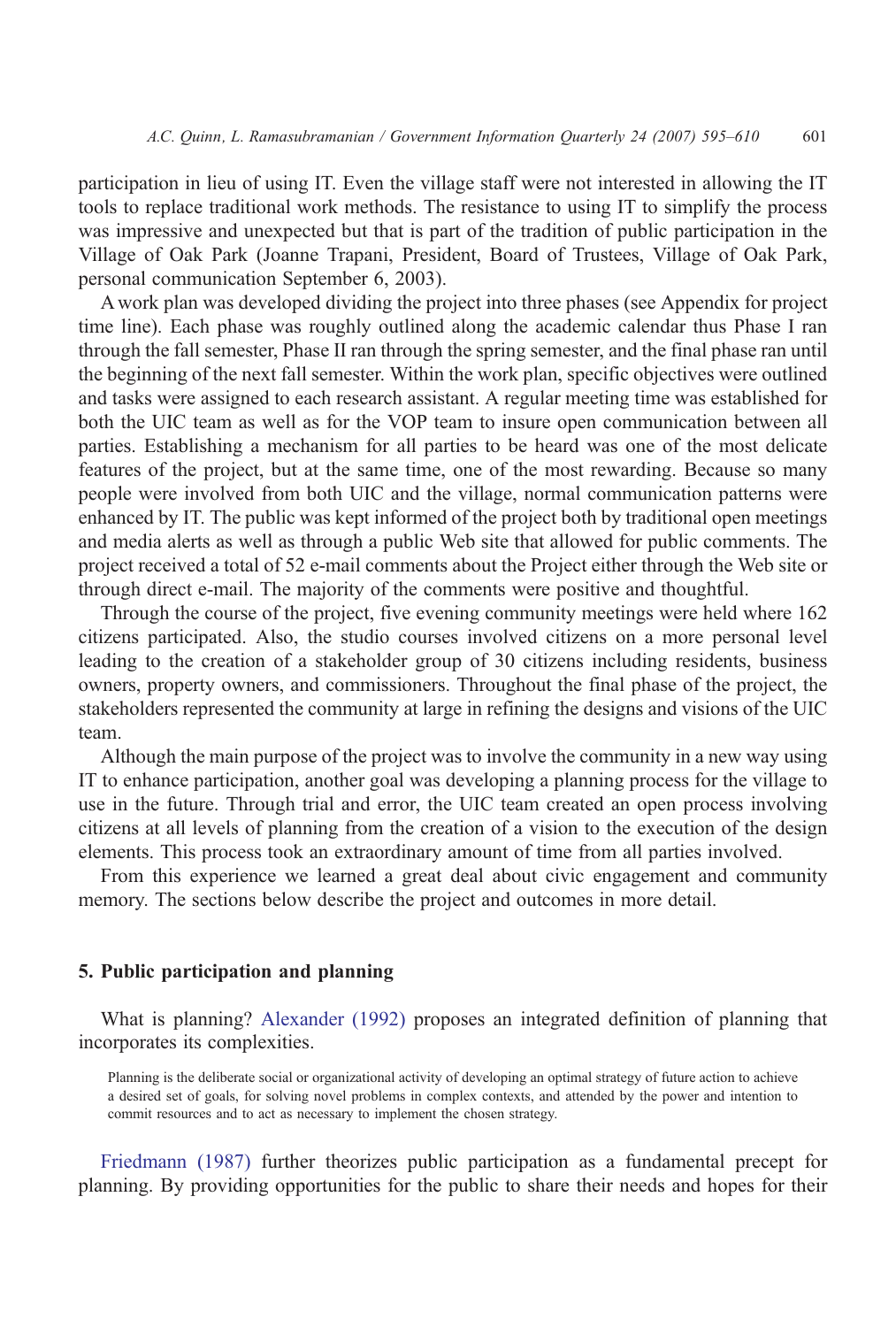community, planners are better able to build consensus and bring conflicting communities together around issues rather than around politics. As with any interdisciplinary field, current planning models and frameworks are drawn from many different intellectual traditions. The choice of intellectual tradition defines and influences many aspects of the planning process and the role of the planner. Although many planning traditions call for some form of citizen involvement in the planning process, the nature and scope of that involvement is highly variable. Some planners believe that civic engagement helps build consensus and bring conflicting communities together around specific issues. These planners are also likely to believe in the benefits of the process itself. Others believe that citizen participation is a necessary evil; a political strategy to overcome anticipated community opposition to unpopular planning decisions. Regardless of the reasons for allowing the public to participate, it is fundamentally a difficult proposition. "Involving the public is both bane and boon for planning. Public participation costs time and attention; to the extent that it introduces political and interpersonal complexities into decisions; it compromises planners' autonomy and efficiency" ([Carp, 2004\)](#page-15-0). Although many participatory planning processes aspire to create participatory democracy (direct citizen participation), the more established form of citizen participation is an exercise of representative democracy where a group of stakeholders representing different interest groups works with professional planners to shape plans. The UIC Oak Park Project is an innovative partnership between an urban university and an urban community. Citizen activism is probably at the cornerstone of Oak Park's modern identity. Residents in the village have always been outspoken about issues that mattered to them.

The village's 1990 Comprehensive Plan consciously recognizes and emphasizes citizen participation as one of the critical elements of Oak Park's commitment to improve the quality of life for its citizens by seeking to maintain "a high and representative level of citizen involvement in village affairs" ([VOP, 1990\)](#page-16-0). In fact, this plan was developed with a committed and engaged community, stakeholder group.

Citizen participation is a complex phenomenon—everyone participates in public life in their own way and at their own comfort level. It is not an overstatement to suggest that every citizen in Oak Park probably has their own unique understanding about how citizen participation in public decision making should be conceptualized and managed. To some, civic engagement is merely an empirical accounting of how many people participated in the making of a particular decision. To many others including members of the UIC team, citizen participation is an overarching philosophy that is essentially at the heart of planning and defines how planning should be done.

In this project, the UIC team sought to develop products (character plans) through an innovative participatory planning process that complements traditional methods of citizen participation by using a range of computer-mediated communication technologies (IT tools). From the village's perspective, the project was intended to provide the village with a set of tools and processes that could be used to develop additional business district plans, with a set of recommendations for the two prototype business districts. The project was intended to allow the village to experience public participation at a higher level through the use of technology and with the additional benefit of student person-hours devoted to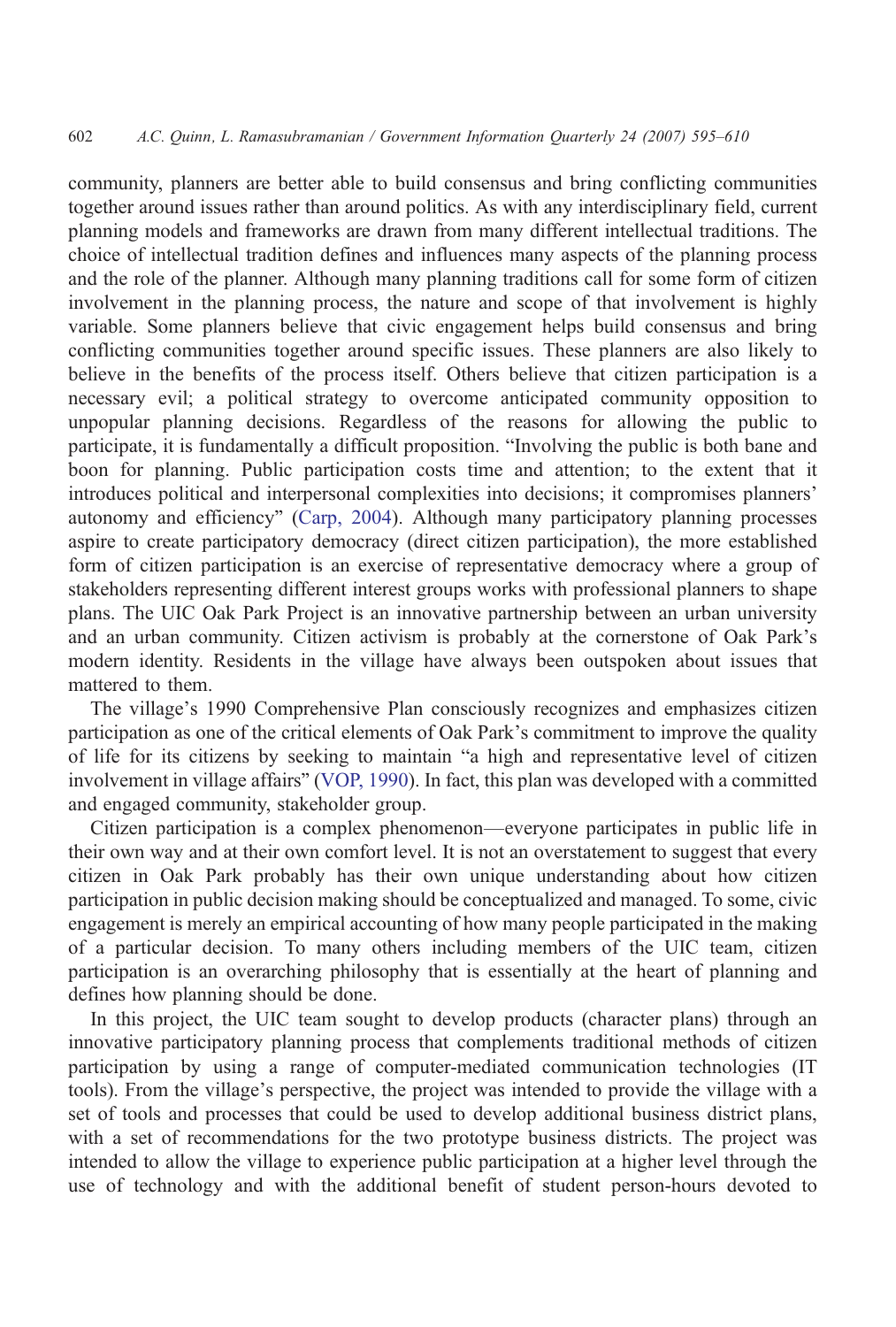recording data, opinions, and comments and organizing this information for dissemination in a timely manner.

As professional planners and as Oak Park residents, the authors were quite familiar with the traditional planning processes and various opportunities that were available for citizen input. However, we also recognized that the process of citizen participation, particularly in plan making, was reactive rather than proactive. Typically, a proposal or project would be announced and then citizens would rally for or against it. This set up an adversarial model. For example, proposed changes in density for the surrounding residential area pitted business leaders against the residents. For the business leaders, increased density means a more stable economic base. For the residents, higher density means more traffic, more noise, less green space, and possible change in the character of the neighborhood. UIC worked with all stakeholders to create a compromise plan.

Our philosophy through this project has been to remind everyone – citizens, village staff, and elected board members – that planning is essentially a civic activity and is fundamentally a community endeavor. It is not merely a matter of win or lose, it is about all of us working collectively to create a better place for ourselves and for future generations. We also recognized that citizen participation, when formalized and institutionalized into the decision-making process tends to become bureaucratic and formulaic. One of our goals through this process was to re-energize the processes of civic participation to encourage those residents who typically were unlikely to participate in these planning processes to come forward and volunteer to get involved. We believed that by creating new opportunities for civic engagement, we would create a new energy among the citizenry. In the pivotal book, *Bowling Alone*, Putnam challenges his readers to "Let us find ways to ensure that by 2010 many more Americans will participate in the public life of our communities—running for office, attending public meetings, serving on committees, campaigning in elections, and even voting". The authors here argue for public participation in the planning process is fundamental for the success of democracy as challenged by [Putnam \(2000\).](#page-16-0)

Although the planning process focused on the re-development of two specific retail business corridors, the authors believed that residents from around the village should be able to voice their opinions and offer their feedback about the planned development and redevelopment in this area. Technology was seen as a way to make this possible.

#### 6. Additional points

- Nationally, participation is on the decline.
- People who participate are older, more educated, and are typically white.
- People are busy—they do not have time to participate.
- Computer-mediated tools were seen as a way to engage folks who were too busy to come to meetings but still cared.
- People are tired—there are so many public meetings in Oak Park.
- A successful ballot referendum on open planning was initiated during the Project.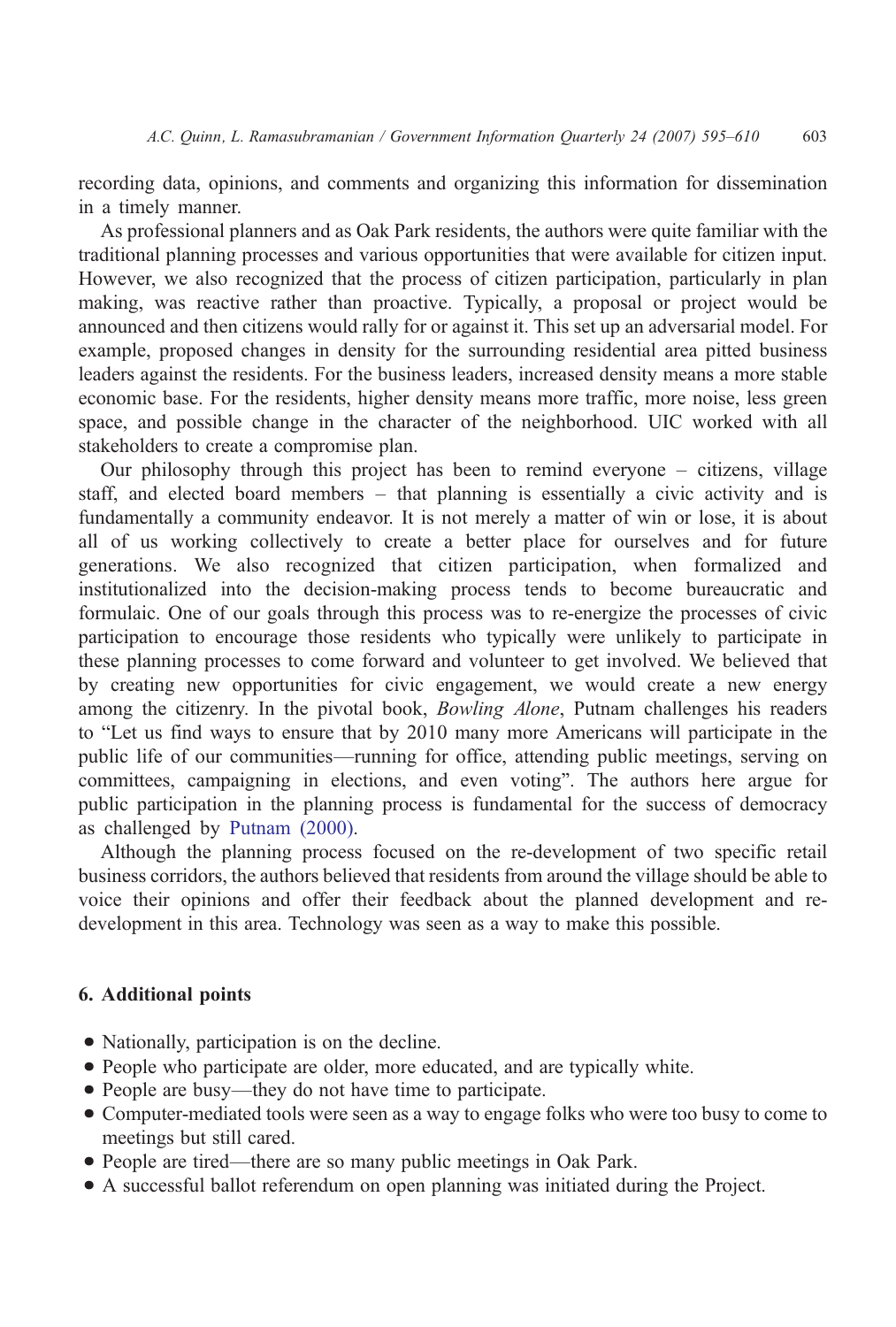#### 7. Doing participatory planning; establishing communication channels

Simply put, we talked up the project! Different members of the UIC team talked to different groups. As residents, it was relatively easy for us to talk about the project at different community settings—backyard barbecues, at the gym, at the store, and on e-mail lists. It is important to observe that we talked to anyone who wanted to talk to us rather than working with established community groups or prominent individuals within the community. The project Web site was designed to evolve as the project evolved. This Web site was widely publicized using bookmarks distributed at community events and placed in the local library and bookstores. Newspaper articles appeared soon after. Following the old adage that any publicity is good publicity, we did not wince when the first barbs of criticism appeared almost as soon as we launched the project.

#### 8. Community-wide public meetings

After the initial flurry of publicity, the first community meeting was held on September 18th, 2002. About 80 residents attended this first meeting. Some were simply curious and many were anxious about what we were planning to do to their neighborhood. We introduced the team, the project, and the process we would use during the year-long project. This meeting was one of the best opportunities for the public to express their sincere visions and concerns for the future.

We continued to have these open community-wide meetings in keeping with our philosophy that the future of these two retail business corridors was everyone's business and responsibility, not just the responsibility of those who currently lived or owned businesses or residences on these streets. Both the public meetings and studio (class) presentations were held to openly discuss the current and future attributes of the Harrison Street and Oak Park Avenue-Eisenhower Districts. Each of them is briefly described in the project's timeline (see Appendix).

The large format public meetings were structured in a variety of ways to provide the appropriate level of feedback for the particular stage of the project. The earliest meetings were designed as information-gathering sessions for the UIC planning team and served as a means to establish a rapport in building a partnership between the planning team and the residents. Later public meetings were more specific in nature with the agendas derived from the progress made since the previous meeting. As the original designs became more defined, the original degree of participation was intentionally reduced to avoid revisiting low-level concerns previously resolved.

After several months of work, preliminary proposals were presented for review and comment at large public meeting that was promoted as a charrette.<sup>1</sup> This event (held April 3, 2003) provided the general public with a hands-on opportunity to reshape TWO (high and low

<sup>&</sup>lt;sup>1</sup> The French word "charrette" means "little cart" and is used to describe the final intense work effort expended by art and architecture students to meet a project deadline. Retrieved March 1, 2006, from [http://oakparkinfo.lib.](http://oakparkinfo.lib.uic.edu/faq.htm) [uic.edu/faq.htm.](http://oakparkinfo.lib.uic.edu/faq.htm)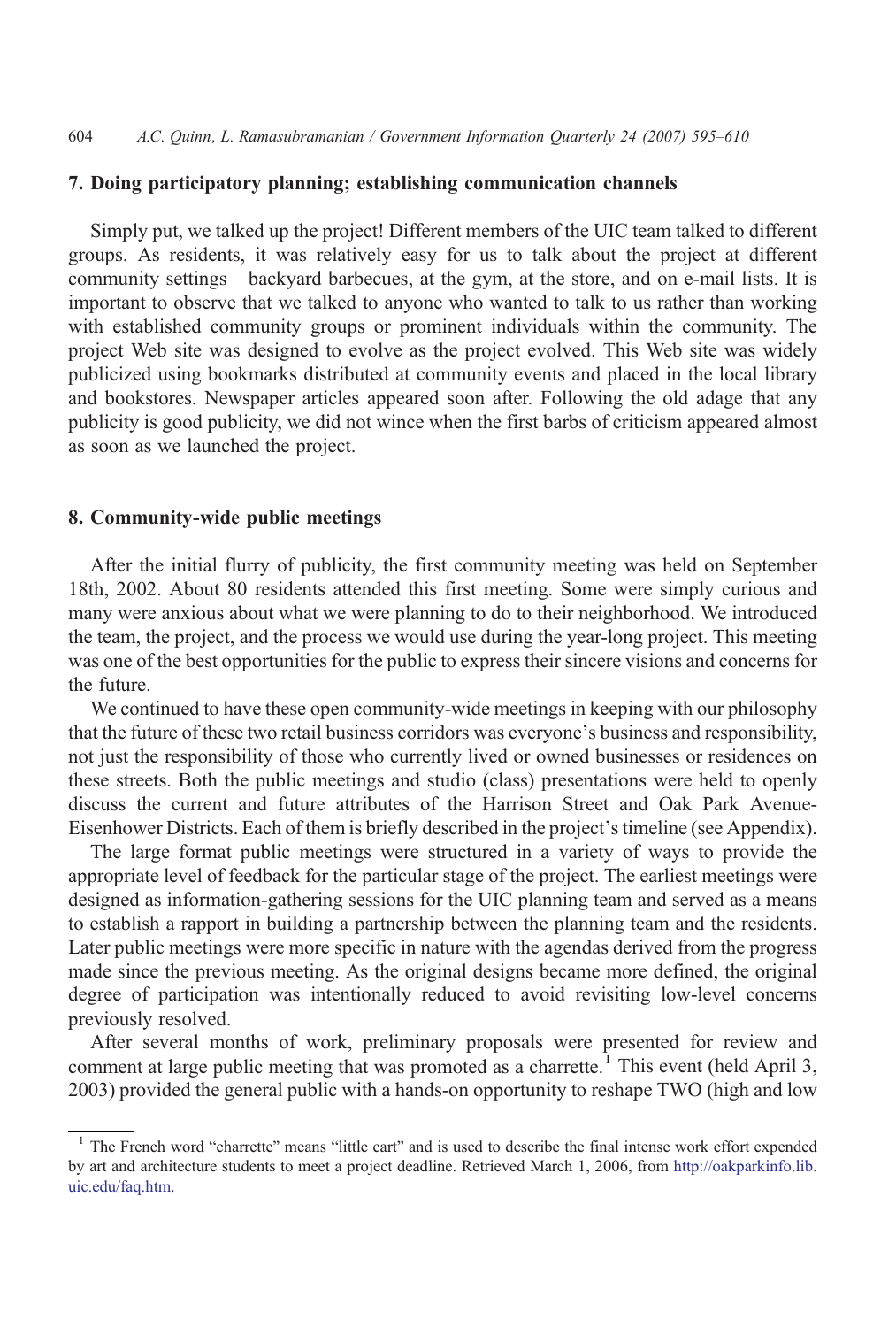end options) design proposal which were carefully culled from eighteen concepts developed in the studio course the during phase I of the project. Due to heavy promotion and substantial content, more than 200 residents attended this meeting, a significant feat in Oak Park because of the large number of public meetings on any given day.

#### 9. Studio open houses

Urban planning and design, especially when it involves the physical redevelopment of a neighborhood, is often a mysterious process to residents and ordinary citizens. What they often see is the finished product—a report, a plan, a drawing, a perspective rendering. Often these plans or drawings are presented as expert-driven solutions that have emerged from a rational planning processes supported by evidence and analysis. However, the reality of planning is that it is messy, iterative, and often influenced by values and desires that may conflict with hard evidence.

At the start of this project, the village provided UIC with a physical space (a studio on the street) where the planning classes could meet as well as open houses could be held. The space was critical to the development of our model of participatory planning process. It allowed us to open up the planning process to the community. In the initial stages, anyone who wandered into the studio was able to get a sense of how the students were developing their ideas and solutions to address perceived needs of each of the corridors. In fact, a few citizens attended specific classes in order to more fully understand the direction of the student's work.

The studio's opening hours were posted on the door. During the Fall, there were focused presentations on a particular topic—e.g., presentation of existing design conditions. During the Spring, the faculty staffed the studio and were available to discuss any aspect of the project with any stakeholder. A computer with a high-speed Internet connection was provided at the studio site so that personalized guidance and training was available as new IT tools were introduced. Having a local space to work enabled the UIC Team to better understand the competing needs of each stakeholder, thus the final product was directly influenced by a compromise derived from these meetings.

#### 10. One-on-one conversations

Along the way, UIC team members initiated several one-on-one conversations about substantial issues concerning the project with many individuals. Some of these individuals eventually became part of the stakeholder process because of our discussions. Others opened their doors to offer us space to hold meetings and helped us in other ways. We used our professional and personal networks to support the idea of planning as a civic project, rather than a political one. These conversations were informal but were conducted on the phone, by email, in person. At each of our public meetings, we spent time before and after the presentation lingering to be available to residents who wished to discuss a specific issue with us, such as parking.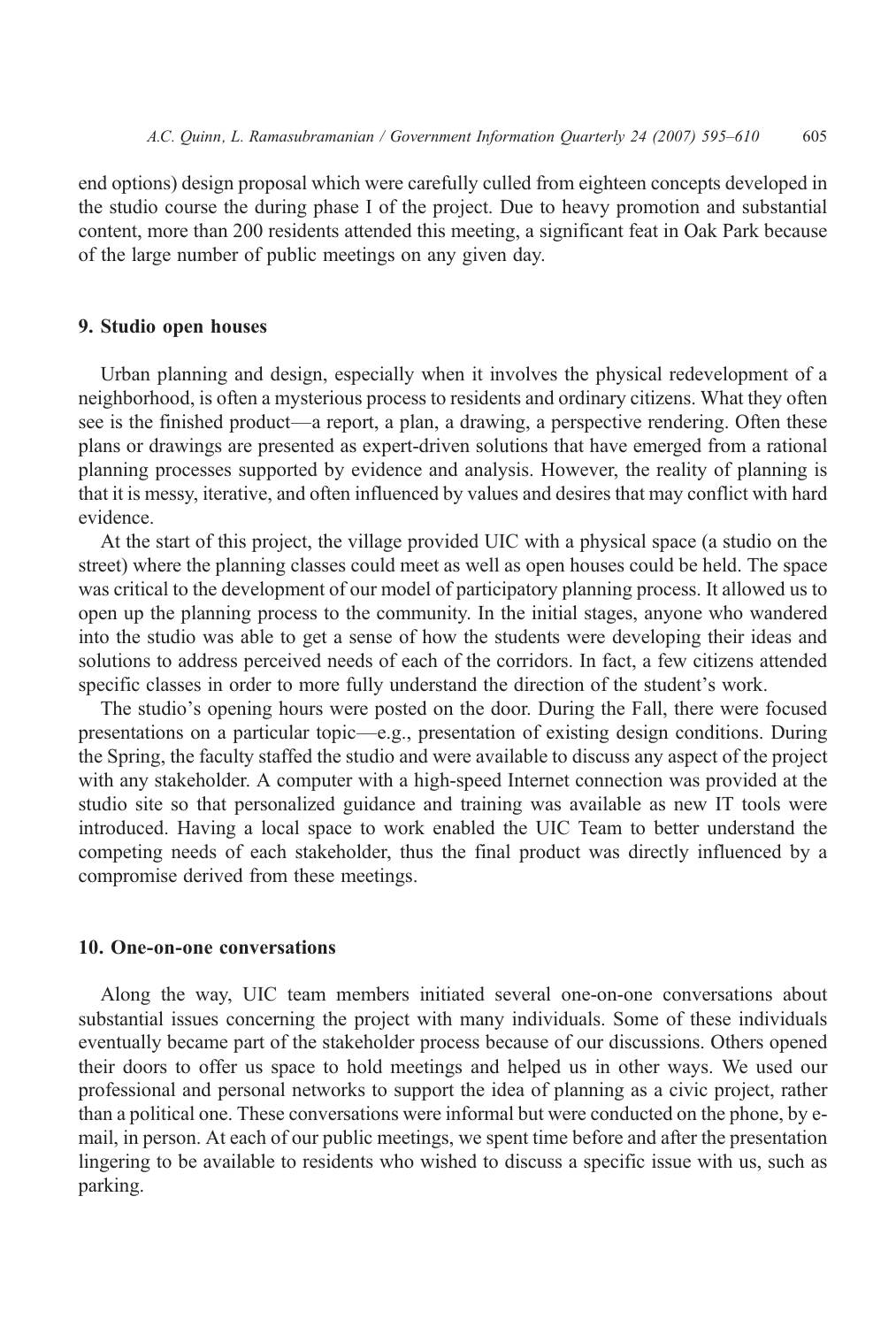#### 11. Nurturing a community of identity—the stakeholder group

Oak Parkers are familiar with a sense of geographic community in that they live in an urban village—accessible to many amenities and offering an excellent quality of life for its residents. Through this project, we attempted to create a community of identity, a diverse group of residents who would come together to create and help to sustain the development of these two retail business districts. To this end, we began to invite participants to apply to become part of our stakeholder group. Earlier we reported over 75 five applicants for the stakeholder group. Although we were very clear about the work that was involved—they volunteered their time and energies to support the process because they cared about the well being of the community now and into the future.

The village has a strong history of grass-roots participation dating back 100 years. Aside from being known as the boyhood home of Ernest Hemingway and the home of Frank Lloyd Wright, Oak Park is also well known for its ground-breaking role in stopping the "White flight" during the late 1960s and early 1970s that plagued the City of Chicago. Oak Park was committed "to develop an autonomous, reform style of government and diversified bases of influence and prestige" ([Goodwin, 1979](#page-15-0)). This reform style of government included an abundance of community involvement including planning. Oak Parkers pride themselves as a model community. This pride is reflected not only in the history, but the development of the government. An open planning process is a necessary step to continue this tradition. $<sup>2</sup>$ </sup>

#### 12. Conclusions

This project demonstrates the role of a librarian as scholar. By participating in the field work, development of the project, and participating in every aspect of the design, the authors were able to effectively monitor the information life cycle. While this examination focused specifically on how planners effect the information life cycle, one may adapt the unique contributions of this project to other social sciences. Specifically, the authors found

- the use of different computer-mediated communication and visualization techniques helped facilitate specific urban design and planning activities at the micro-neighborhood scale;
- the emphasis and attention placed on a participatory process was infused at different stages with innovative electronic technologies which enabled better access to information;
- the creation of a stakeholder group allowed for community memory to foster and develop; and

<sup>&</sup>lt;sup>2</sup> There are a plethora of articles and chapters about Oak Park's history, but a good overall summary may be found at the Oak Park Public Library's web site. Retrieved March 1, 2006, from [http://www.oppl.org/reference/](http://www.oppl.org/reference/oakparkhistory.htm) [oakparkhistory.htm.](http://www.oppl.org/reference/oakparkhistory.htm)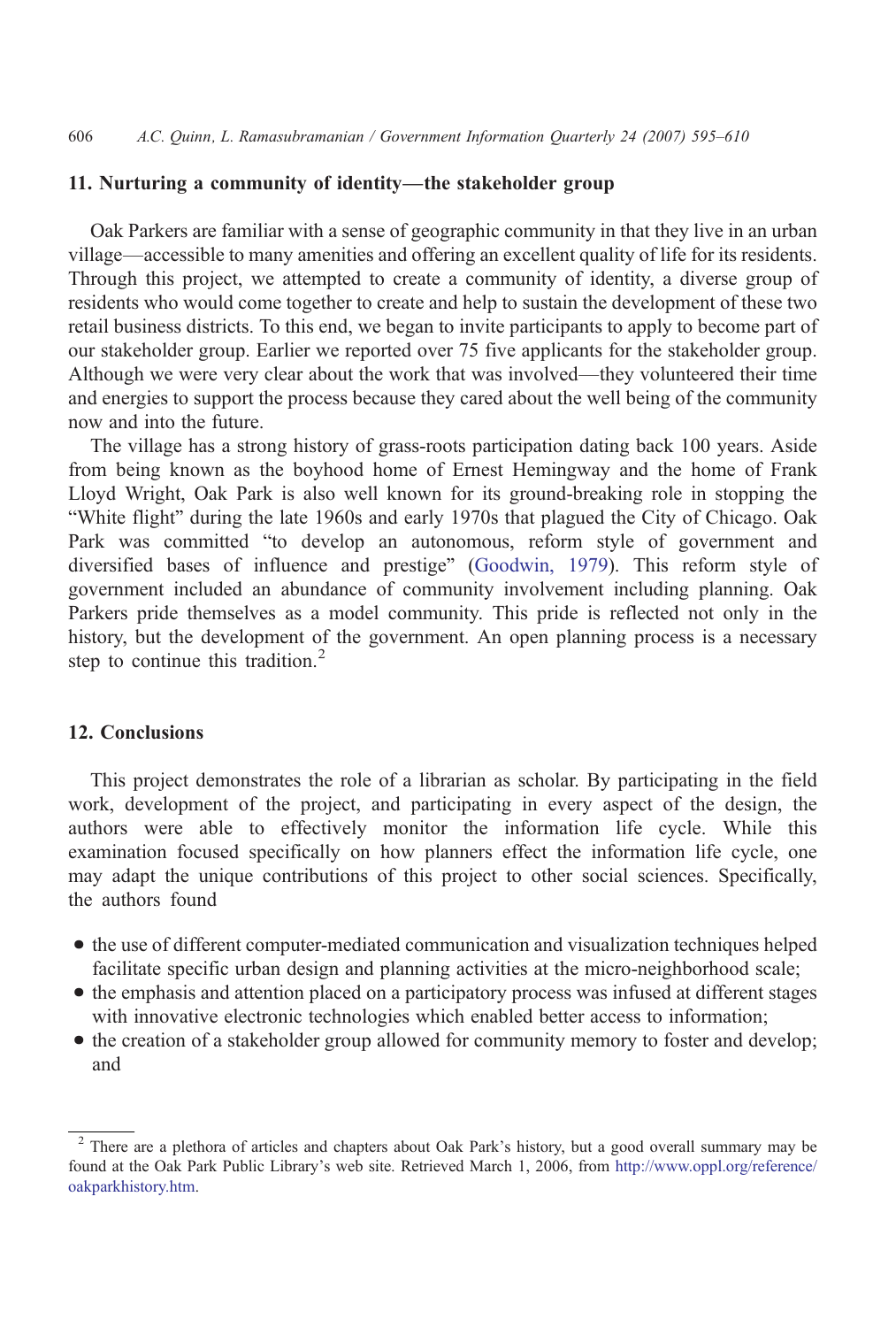• the introduction of fundamental library organization tools at the outset of the project allowed for more transparency in communication with the citizenry which addressed a key concern regarding an open planning process.

Digital technologies reinvigorated an already engaged community by creating proactive rather than reactive participatory planning processes. In addition, some of the techniques that were used to revitalize the participatory process were made possible because of the team's decision to use computer-mediated communication and visualization technologies. For instance, the use of a safe/neutral electronic space (the project Web site) allowed citizens to post anonymous comments and made it possible for citizens to share their real thoughts with the UIC team and the village officials. Likewise, the team was able to post documents and plans (work in progress) on the project Web site to show how ideas about the planning and design of the retail business districts evolved over time. In some instances, the technology was invisible to the end user. For example, the team used GIS as a back-end data processing and analysis tool. Traditional GIS-generated artifacts such as high-quality maps, and analyses of cadastre data were integrated into easy-to-use document formats such as PDF files and PowerPoint. Overall, the project demonstrates how computer-mediated communication and visualization technologies can be used to enhance traditional participatory planning. It requires extra time and a lot of patience, but an engaged citizenry aids the planning process.

Having a trained government information professional on the team made the transition from traditional planning to open participation more transparent. Knowledge of e-government precepts gave the project librarian the ability to keep both the government and the citizen focused on the process, rather than get bogged down in minutia. Few citizens participate in government and rare is the government that provides open and equal access to all its citizens. Information technologies enhanced the village's ability to inform their citizens and in turn received better feedback from the stakeholders. The success of this project is reflected by the village's adoption of the process developed by UIC for use in other village-sponsored planning projects.

The issues of information access would never be raised in a traditional planning project even though professional planners report the difficulty in obtaining local information [\(Ramasubramanian & Quinn, 2006\)](#page-16-0). While the planner depends on current information, having a librarian on the project brought the question of information accessibility to the forefront. As a result, the majority of the project faculty reported they gathered information differently than in other work. The citizens, on the other hand, reported an expectation that the village would house all the information and make it available whenever requested for free. Many felt they paid for the information with their time and their tax dollars while the village officials believed that the information created from this project was the property of the village, not necessarily the property of the citizens. Opening the planning process through the use of IT gave both the citizens and the village satisfaction that each had the relevant information they needed to proceed to implementation of the project recommendations. Introducing all parties to traditional library dissemination practices and maintaining open communication throughout the project enabled all the stakeholders to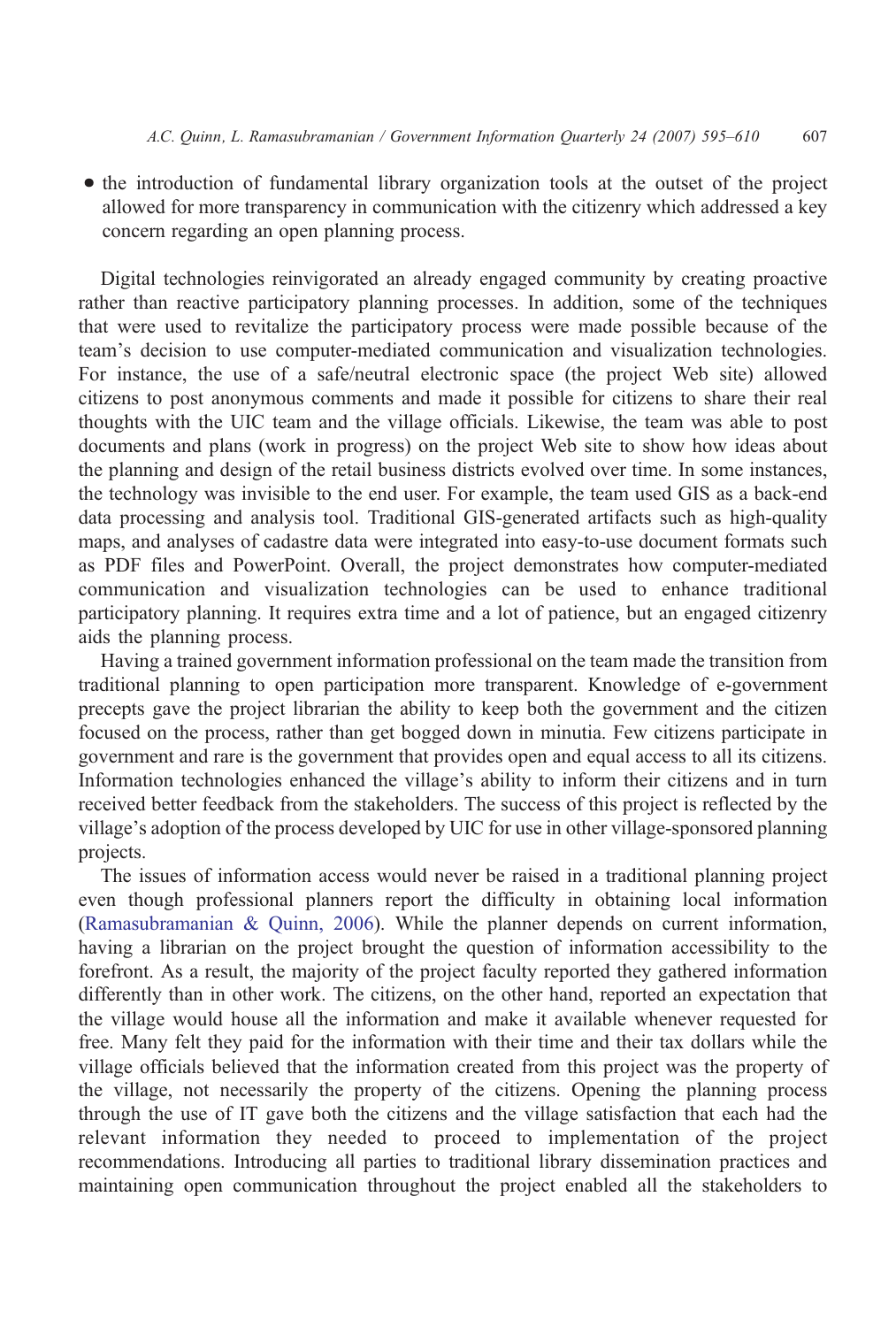participate more fully than the traditional planning process. This project proves John Locke's theory that government should be from the people and that the people have a right to participate in their own government. By making access to information a central precept of the project, the authors created a transparent open planning process that meets the information needs of all constituents.

### Appendix A. Project timeline

Phase 1: 8/22-02-12/5/02; Phase 2: 12/6/02–4/10/03; Phase 3: 4/11/03–8/23/03

| Activity                                    | <b>Start</b> | Anticipated completion |
|---------------------------------------------|--------------|------------------------|
| Kick-off meeting                            | 8/22/02      | 8/22/02                |
| Fall semester starts                        | 8/26/02      | 12/6/02                |
| Begin collecting data-existing conditions   | 8/28/02      | 10/9/02                |
| Meet with VOP                               | 8/28/02      | $On-going$             |
| Studio space                                | 8/26/02      | 6/30/03                |
| Take panoramic photos of existing corridors |              | 9/18/02                |
| Construct intranet                          | 8/22/02      | 9/1/02                 |
| Construct public Web site                   | 8/22/02      | 9/18/02                |
| First community meeting                     | 9/11/02      | 9/18/02                |
| Draft work plan                             | 9/18/02      | 10/4/02                |
| Traffic data                                |              | 9/25/02                |
| Open lecture on IT                          |              | 10/1/02                |
| Complete digital photos                     | 9/1/02       | 10/8/02                |
| Open lecture on IT                          |              | 10/8/02                |
| Final presentation of existing conditions   |              | 10/9/02                |
| Presentation of draft designs               |              | 10/30/02               |
| Demonstration of tools prototypes           |              | 10/31/02               |
| Develop vision statements                   | 9/18/02      | 11/5/02                |
| Second community meeting-vision statements  | 9/18/02      | 11/5/02                |
| Show interactive tools                      |              | 11/21/02               |
| Final presentation-designs                  |              | 12/4/02                |
| Final presentation-IT tools                 |              | 12/5/02                |
| Shopping survey                             | 12/6/03      | 2/30/02                |
| Form core stakeholder group                 | 12/6/02      | 3/15/03                |
| Third public meeting—goals and objectives   | 12/6/03      | 1/29/03                |
| Market report                               | 12/6/02      | 1/30/03                |
| Parking analysis report                     | 1/1/03       | 2/28/03                |
| Auto traffic analysis report                | 1/1/03       | 2/28/03                |
| Transit traffic analysis report             | 1/1/03       | 2/28/03                |
| Pedestrian traffic analysis report          | 1/1/03       | 2/28/03                |
| TDM analysis report                         | 1/1/03       | 2/28/03                |
| Spring semester starts                      | 1/13/03      | 5/9/03                 |
| Refine urban designs                        | 1/13/03      | 4/3/03                 |
| Laxmi and Aimee complete IRB submission     | 1/15/03      | 3/26/03                |
| Develop best practices survey               | 1/15/03      | 4/3/03                 |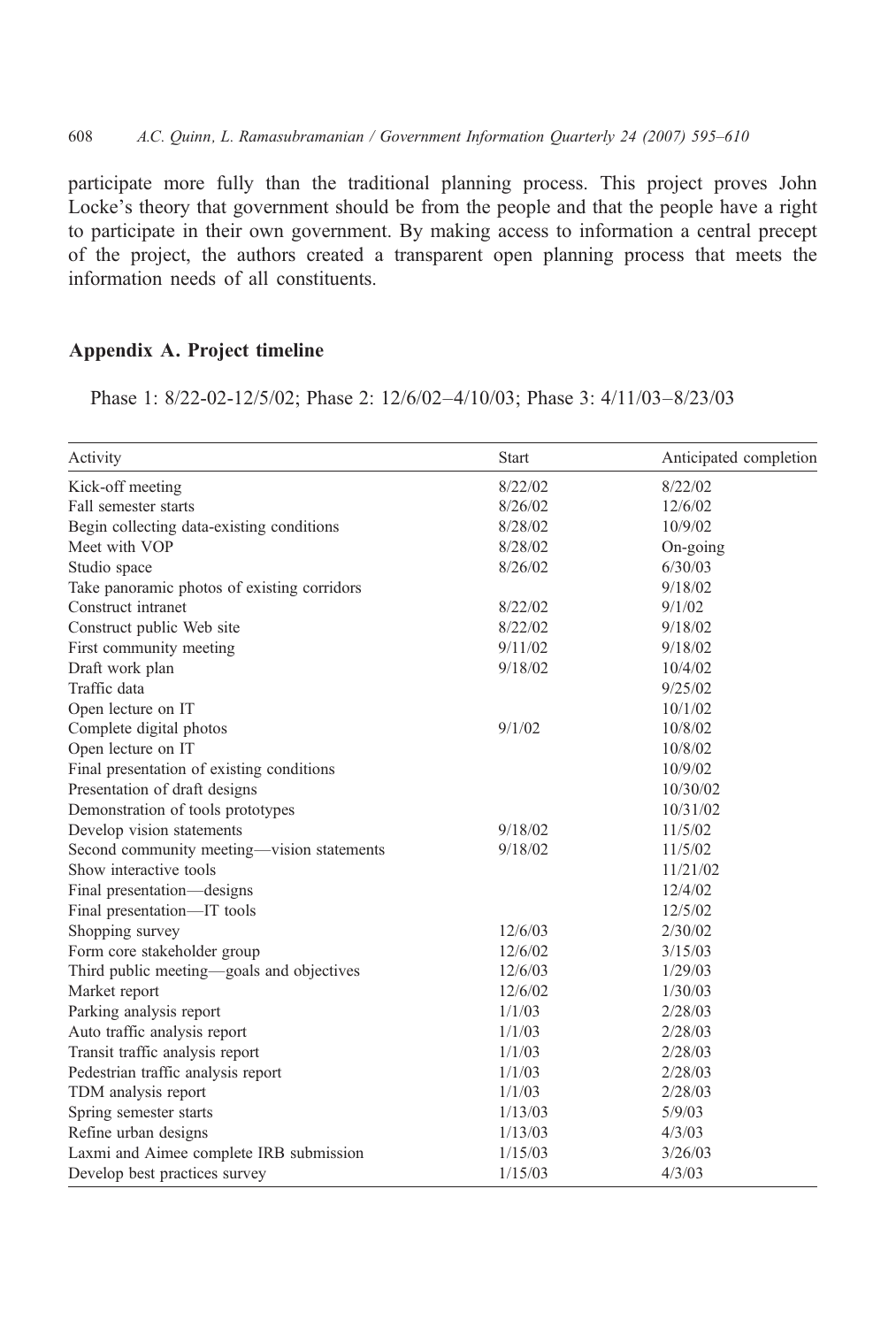<span id="page-15-0"></span>

|  |  | Appendix A (continued) |
|--|--|------------------------|
|--|--|------------------------|

| Activity                                      | <b>Start</b> | Anticipated completion |
|-----------------------------------------------|--------------|------------------------|
| Form stakeholder lists                        | 1/15/03      | 3/12/03                |
| Develop existing conditions survey            | 1/15/03      | 4/3/03                 |
| Fourth public meeting—charrette               | 1/15/03      | 4/3/03                 |
| Develop school project                        | 1/15/03      | 5/7/03                 |
| Stakeholder retreat                           | 4/5/03       | 4/6/03                 |
| Meet village manger about final draft         | 4/11/03      | 6/15/03                |
| Team review of document                       | 4/17/03      | 6/18/03                |
| Character plan draft                          | 4/18/03      | 6/5/03                 |
| Present draft to VOP team and stakeholders    |              | 6/5/03                 |
| Fifth public meeting—school charrette         | 4/11/03      | 4/25/03                |
| Review and revise character plan              | 6/19/03      | 6/30/03                |
| Complete draft report                         | 4/11/03      | 6/30/03                |
| Editorial time                                | 7/1/03       | 7/30/03                |
| Production of final products and report       | 8/1/03       | 8/23/03                |
| Submit final products and report to VOP board | 8/23/02      | 8/23/03                |

#### References

- Alexander, Ernest R. (1992). Approaches to planning: Introducing current planning theories, concepts, and issues, 2nd ed. Philadelphia: Gordon and Breach Science Publishers.
- Carp, Jana. (2004). Wit, style, and substance: How planners shape public participation. Journal of Planning Education and Research, 23(3), 242−254.
- Chodorow, Stanley. (1996). Once there was a library here… The history of the University Library in the 21st century. In Carol Hughes (Ed.), Scholarship in the new information environment: Proceedings from an RLG symposium (pp. 1–8). Mountain View, CA: Research Libraries Group.
- E-Government Act of 2002, Pub. L. No. 107-347, 116 Stat. 2899, 2902 (December 17, 2002).
- Friedmann, John. (1987). Planning in the public domain: From knowledge to action. Princeton: Princeton University Press.
- Goodwin, Carole. (1979). The Oak Park Strategy: Community control of racial change. Chicago: University of Chicago Press.
- For a fuller explanation of these methods, please see Hoch, Charles, et al. (2003). Planning together: Character plans for Oak Park Commercial Districts. Retrieved July 20, 2006, from [http://www.uic.edu/cuppa/udv/](http://www.uic.edu/cuppa/udv/open_me.htm) [open\\_me.htm](http://www.uic.edu/cuppa/udv/open_me.htm)
- E-mail management software developed by Michael McClennan at the University of Michigan for the Internet Public Library. In collaboration, UIC used this software for managing electronic mail related to the UIC Oak Park Project. For more information about this software, please see Lagace, Nettie, and McClennan, Michael. (1998). QRC: We call it quirk. Computers in Libraries, 18(2), 26–27.
- Locke, John. (1980). Of the state of nature, of civil government taken from two treatises of government. In Charles Hirschfeld (Ed.), Classics of Western Thought, The Modern World, 3rd ed. New York: Harcourt Brace Jovanovich.
- Taken from the Arlington County: A leader in technology-based economic development by Heike Mayer. Retrieved March 1, 2006, from http://www.ostina.org/html/bridges/printer\_friendly.htm?show=individualArticle&article= 1314; and The impact of mobile communication on land use planning by Juha Talvitie. Retrieved March 1, 2006, from [http://www.fig.net/pub/fig\\_2003/TS\\_10/TS10\\_4\\_Talvitie.pdf](http://www.fig.net/pub/fig_2003/TS_10/TS10_4_Talvitie.pdf)